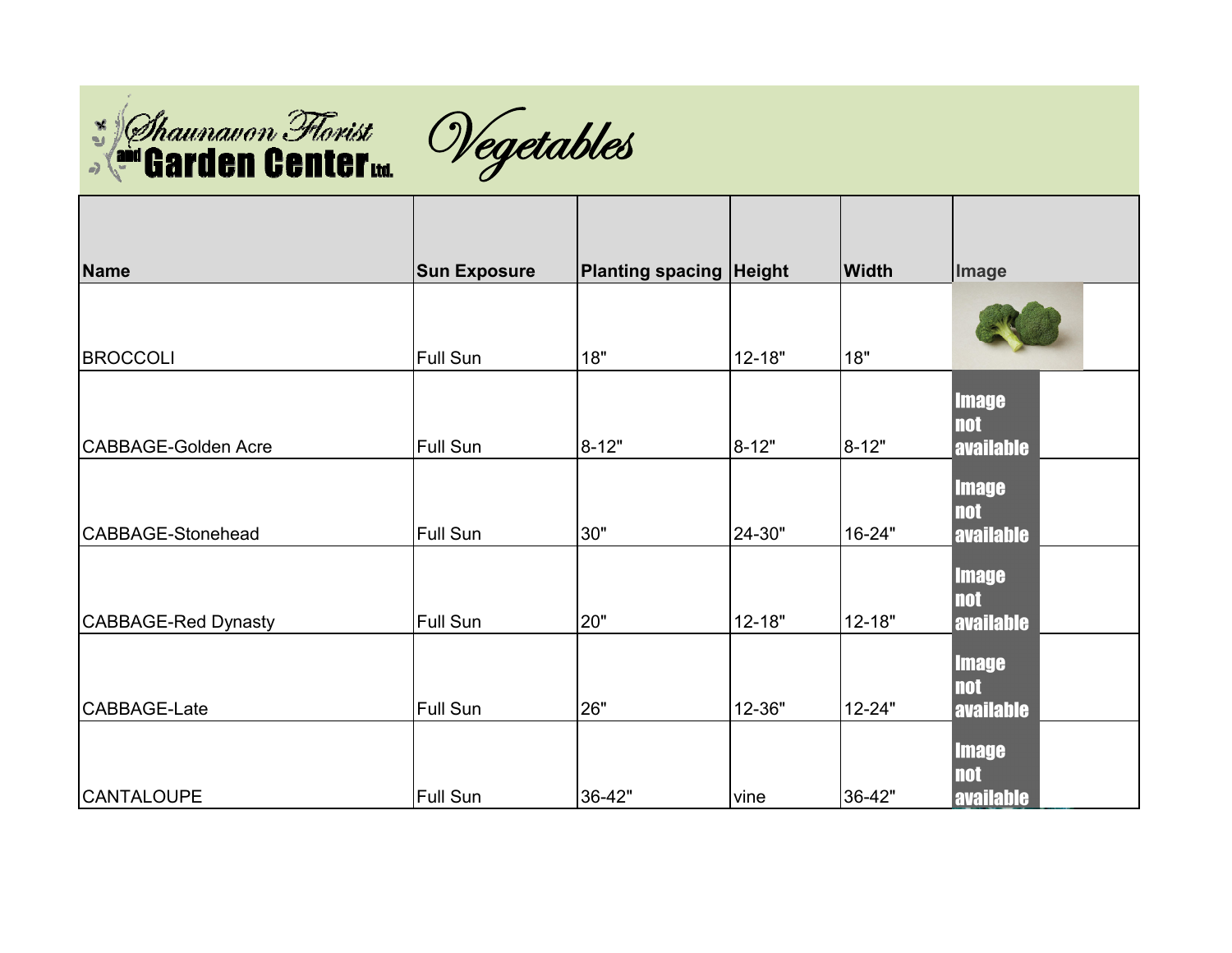| <b>CAULIFLOWER-Snow Crown</b>     | <b>Full Sun</b> | 24"       | 12-18"     | 18-24"   |                                                |
|-----------------------------------|-----------------|-----------|------------|----------|------------------------------------------------|
|                                   |                 |           |            |          | <b>Image</b>                                   |
| <b>CELERY</b>                     | <b>Full Sun</b> | $6 - 8"$  | $12 - 18"$ | $6 - 8"$ | <b>not</b><br>available                        |
| <b>CORN</b>                       | <b>Full Sun</b> | $6 - 12"$ | $3 - 4'$   | 6-12"    | <b>Image</b><br><b>not</b><br><b>available</b> |
| Cucamelon                         | <b>Full Sun</b> | 12-16"    | up to 10'  |          | <b>Image</b><br><b>not</b><br><b>available</b> |
| CUCUMBER-Bush Crop                | <b>Full Sun</b> | 18-24"    | $6 - 8"$   | 24"      | <b>Image</b><br><b>not</b><br><b>available</b> |
| <b>CUCUMBER-Bush Pickle</b>       | <b>Full Sun</b> | 18-24"    | $6 - 8"$   | 24"      |                                                |
| <b>CUCUMBER-English Telegraph</b> | Full Sun        | $6 - 12"$ |            | 8' vines | <b>Image</b><br><b>not</b><br><b>available</b> |
| <b>CUCUMBER-Marketmore</b>        | Full Sun        | $6 - 12"$ | $10 - 12"$ | 36-48"   | <b>Image</b><br><b>not</b><br><b>available</b> |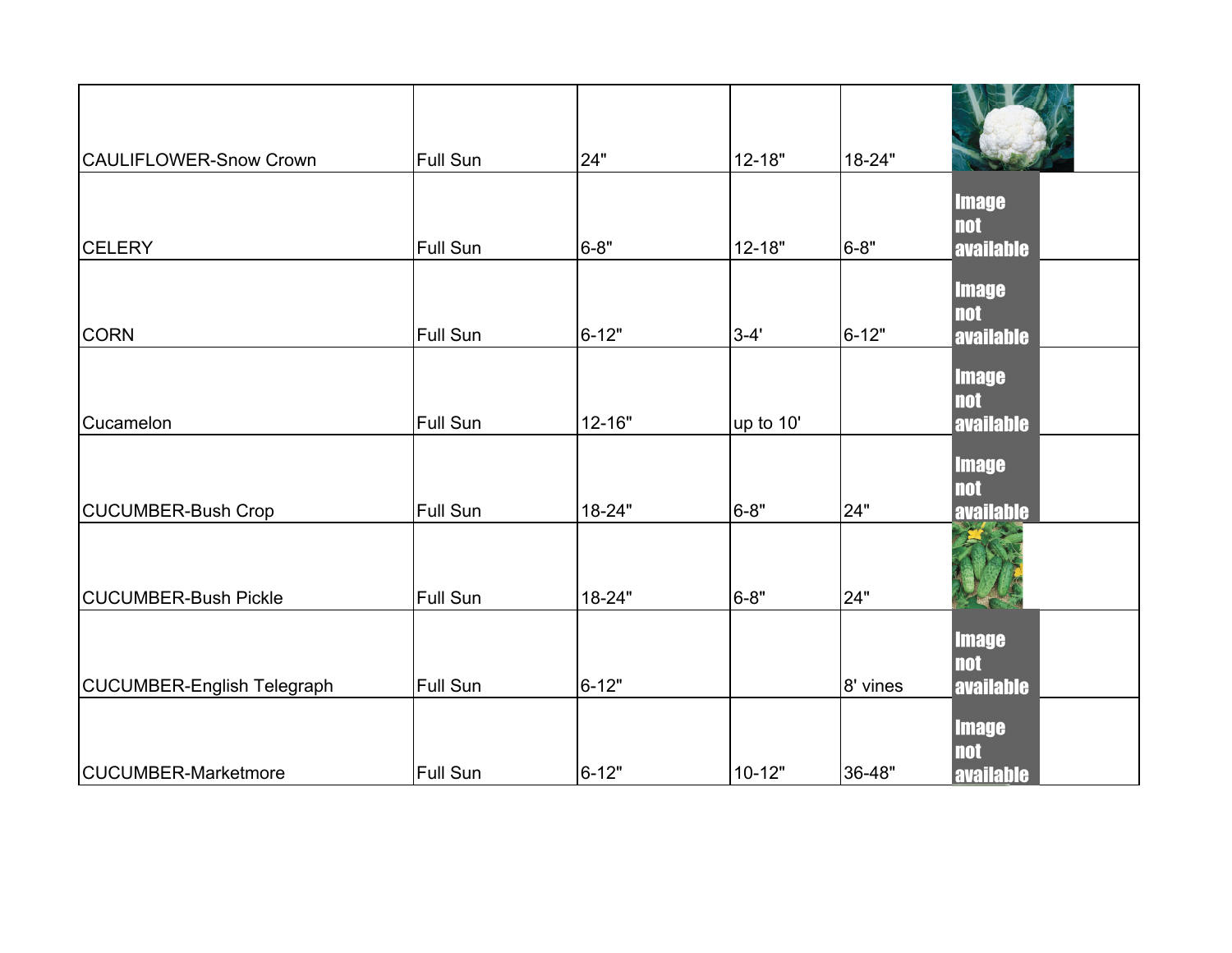| <b>CUCUMBER-Patio Snacker</b> | <b>Full Sun</b>    | $6 - 12"$ | 36-60"    | 36-60"    |                                                |
|-------------------------------|--------------------|-----------|-----------|-----------|------------------------------------------------|
| EGGPLANT-Patio Baby           | Full Sun           | 18-22"    | 16-20"    | 18-22"    |                                                |
| <b>Honey Dew</b>              |                    | 18"       |           |           | 家                                              |
| <b>KALE</b>                   |                    |           |           |           | <b>Image</b><br><b>not</b><br><b>available</b> |
| LETTUCE-Romaine               | Full Sun, Part Sun | l6"       | $6 - 12"$ | $2 - 12"$ | <b>Image</b><br><b>not</b><br>available        |
| LETTUCE-Head                  | Full Sun, Part Sun | 6"        | $6 - 12"$ | 2-12"     | <b>Image</b><br><b>not</b><br><b>available</b> |
| LETTUCE-Red Romain type       | Full Sun, Part Sun | 6"        | $6 - 12"$ | $2 - 12"$ | <b>Image</b><br><b>not</b><br><b>available</b> |
| ONION-Red                     | <b>Full Sun</b>    | 4"        | 8-12"     | $2 - 4"$  | <b>Image</b><br><b>not</b><br><b>available</b> |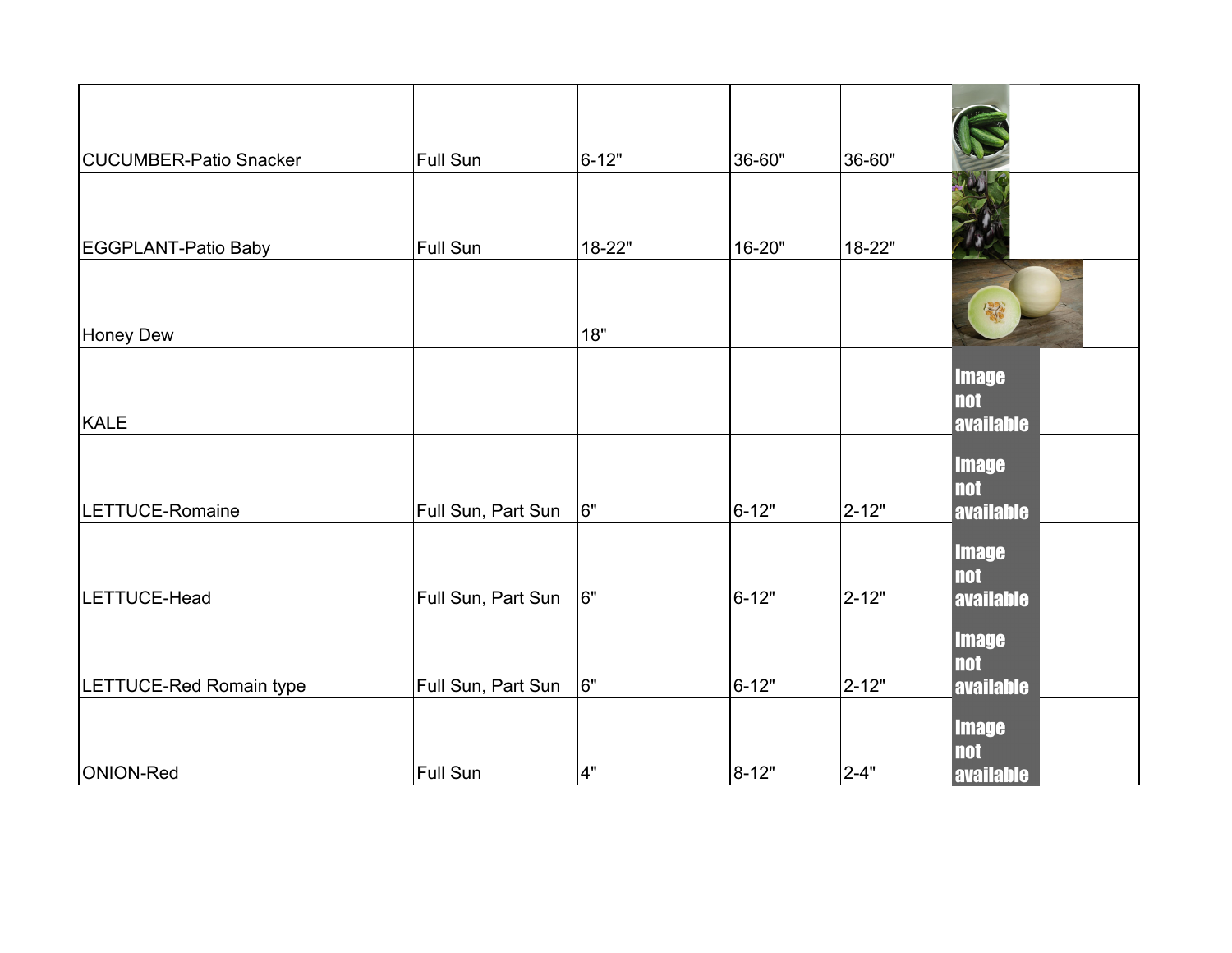| ONION-Walla Walla                 | <b>Full Sun</b> | 4"         | 8-12"     | $2 - 4"$ | <b>Image</b><br><b>not</b><br><b>available</b> |
|-----------------------------------|-----------------|------------|-----------|----------|------------------------------------------------|
| <b>ONION-Yellow Sweet Spanish</b> | Full Sun        | 4"         | $8 - 12"$ | $2 - 4"$ | <b>Image</b><br><b>not</b><br><b>available</b> |
| ONION-Ailsa Craig                 | Full Sun        | 4"         | 8-12"     | $2 - 4"$ | <b>Image</b><br><b>not</b><br><b>available</b> |
| <b>PEPPER-Green Bell</b>          | <b>Full Sun</b> | 12-16"     | 22-25"    | 12-16"   | $\mathcal{M}(\mathcal{P}_\mathcal{A})$         |
| PEPPER-Jalapeno Mild Hot          | Full Sun        | 12-16"     | 22-25"    | 12-16"   |                                                |
| <b>PEPPER-Red Sweet</b>           | <b>Full Sun</b> | 12-16"     | 22-25"    | 12-16"   |                                                |
| <b>PEPPER-Yellow Bell</b>         | <b>Full Sun</b> | $12 - 16"$ | 22-25"    | 12-16"   | <b>Image</b><br><b>not</b><br><b>available</b> |
| PEPPER-Hungarian Wax Sweet        | <b>Full Su</b>  | $12 - 18"$ | 22-25"    | 12-16"   | <b>Image</b><br><b>not</b><br><b>available</b> |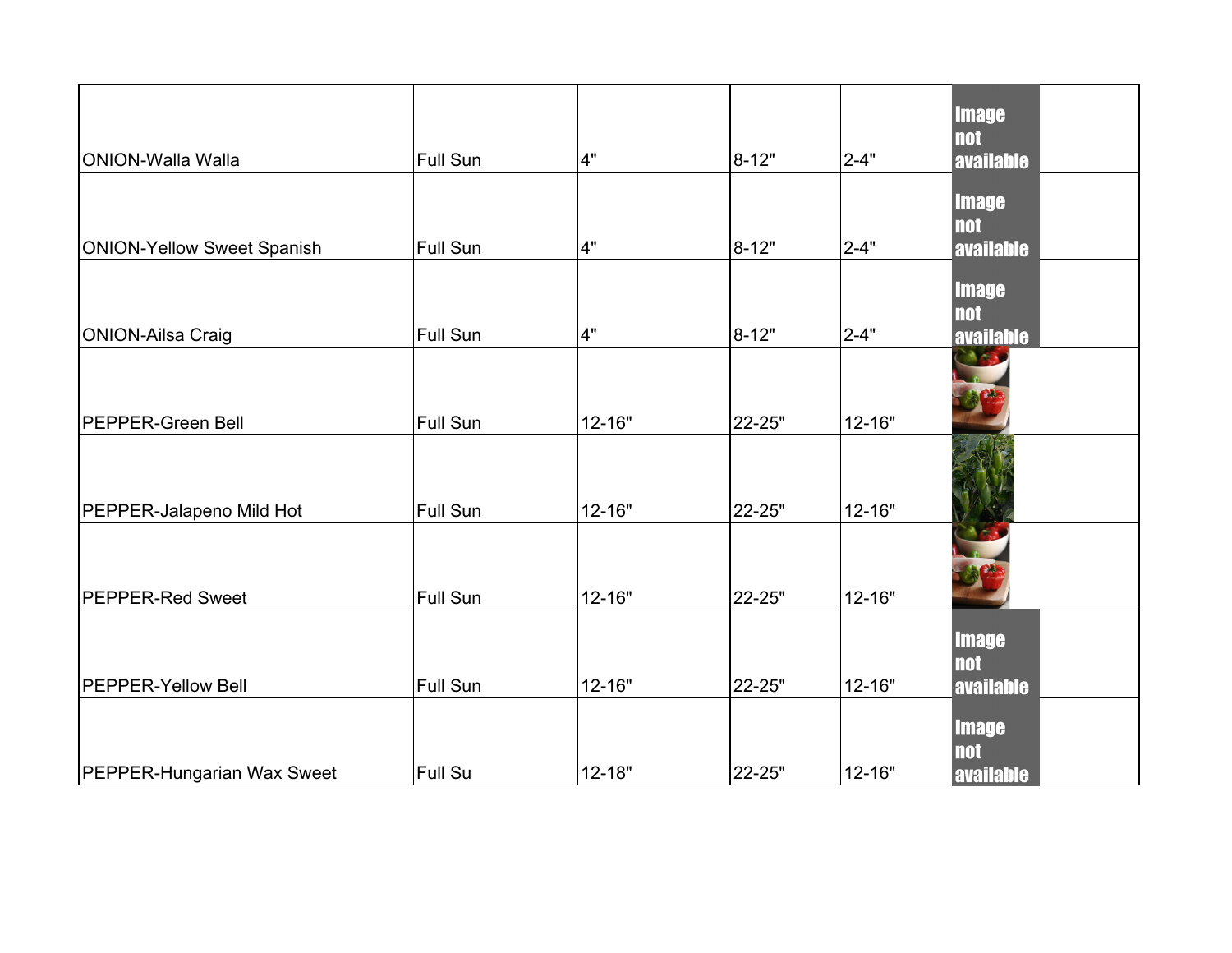| PEPPER-Mariachi Mild Hot        | <b>Full Sun</b> | $18 - 2"$    | 4"       | 2"     | <b>Image</b><br><b>not</b><br><b>available</b> |
|---------------------------------|-----------------|--------------|----------|--------|------------------------------------------------|
| PEPPER-Atomic                   | <b>Full Sun</b> | 24"          | 18"      | 22"    | <b>Image</b><br><b>not</b><br>available        |
| <b>PUMPKIN-Atlantic Giant</b>   | Full Sun        | 40' diameter |          |        | <b>Image</b><br><b>not</b><br><b>available</b> |
| PUMPKIN-Howden                  | Full Sun        | 60"          | 18-24"   | 48-72" | <b>Image</b><br><b>not</b><br><b>available</b> |
| SQUASH-Acorn Squash             | <b>Full Sun</b> | 4"           |          | 15'    | <b>Image</b><br><b>not</b><br>available        |
| SQUASH-Early Butternut          | Full Sun        | 4"           |          | 15'    |                                                |
| SQUASH-Kabocha Squash           | <b>Full Sun</b> | 8-12"        | 20-60"   | 20-60" | <b>Image</b><br><b>not</b><br><b>available</b> |
| SQUASH-Sunny Delight (pattypan) | <b>Full Sun</b> | 24-36"       | $2 - 3"$ | 48-72" |                                                |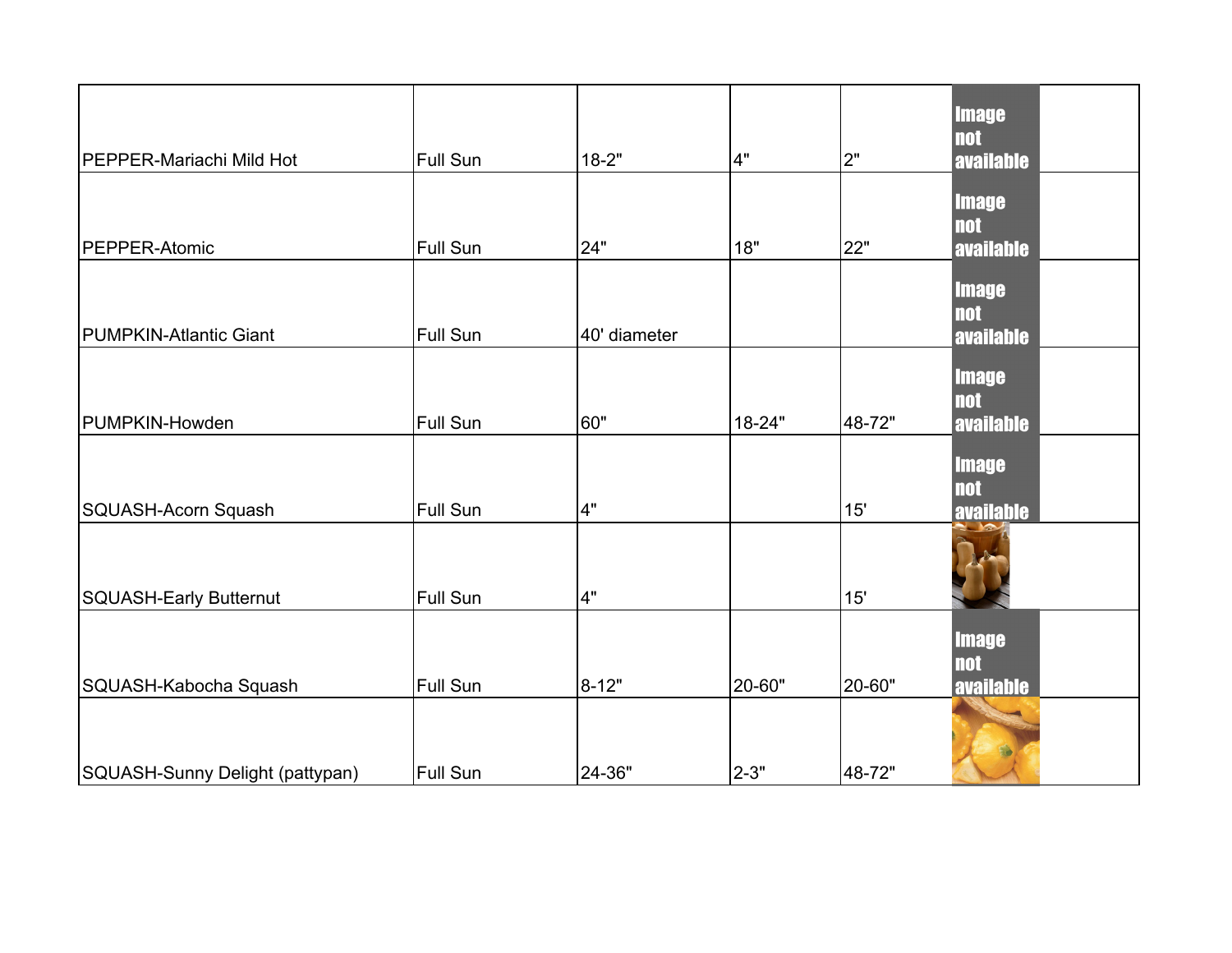| SQUASH-Vegitable Spaghetti      | <b>Full Sun</b> | 36"    | 24"    | 36"    | <b>Image</b><br><b>not</b><br><b>available</b> |
|---------------------------------|-----------------|--------|--------|--------|------------------------------------------------|
| SQUASH-Zucchini Select          | <b>Full Sun</b> | 24-36" |        | 24-36" |                                                |
| <b>TOMATOES-Better Boy</b>      | <b>Full Sun</b> | 24-36" | 36-48" | 24-36" | <b>Image</b><br><b>not</b><br><b>available</b> |
| <b>TOMATOES-Burpee Big Boy</b>  | <b>Full Sun</b> | 24-36" | 48-60" | 24-36" | <b>Image</b><br><b>not</b><br><b>available</b> |
| <b>TOMATOES-Celebrity</b>       | <b>Full Sun</b> | 24-36" | 30-36" | 24-30" | <b>Image</b><br><b>not</b><br><b>available</b> |
| <b>TOMATOES-Lemon Boy</b>       | Full Sun        | 24-36" | 48-60" | 24-36" | <b>Image</b><br><b>not</b><br><b>available</b> |
| <b>TOMATOES-Fantastic</b>       | Full Sun        | 24-36" | 48-60" | 24-36" | <b>Image</b><br><b>not</b><br>available        |
| <b>TOMATOES-Beefsteak- Bush</b> | Full Sun        | 24-36" | 30-36" | 24-30" | <b>Image</b><br><b>not</b><br><b>available</b> |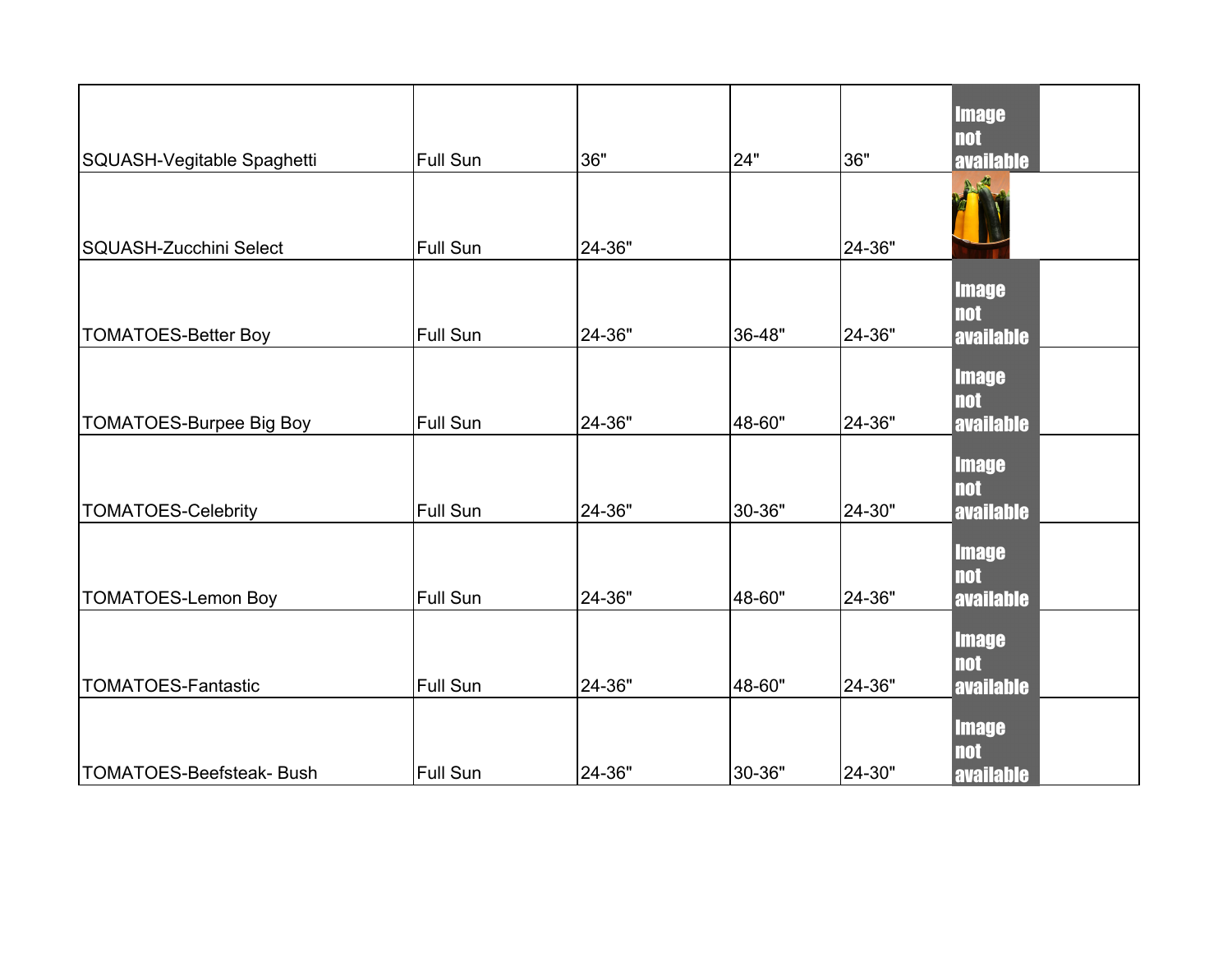| <b>TOMATOES-Early Girl</b>      | <b>Full Sun</b> | 24-36" | 48-60" | 24-36" | <b>Image</b><br><b>not</b><br><b>available</b> |
|---------------------------------|-----------------|--------|--------|--------|------------------------------------------------|
| TOMATOES-Manitoba               | Full sun        | 18-26" | 16-24" | 20-24" | <b>Image</b><br><b>not</b><br><b>available</b> |
| <b>TOMATOES-Roma</b>            | Full Sun        | 24-36" | 48-72" | 24-36" |                                                |
| <b>TOMATOES-Patio</b>           | <b>Full Sun</b> | 18-24" | 24"    | 18-24" |                                                |
| <b>TOMATOES-Grape</b>           | Full Sun        |        |        |        | <b>Image</b><br><b>not</b><br><b>available</b> |
| TOMATOES-Sweet 100              | Full Sun        | 24-36" | 48-60" | 24-36" | <b>Image</b><br><b>not</b><br><b>available</b> |
| <b>TOMATOES-Bush Early Girl</b> | <b>Full Sun</b> | 18"    | 30-36" | 24-30" | <b>Image</b><br><b>not</b><br><b>available</b> |
| <b>TOMATOES-Bush Champion</b>   | <b>Full Sun</b> | 24-36" | 36-48" | 24-36" | <b>Image</b><br><b>not</b><br><b>available</b> |